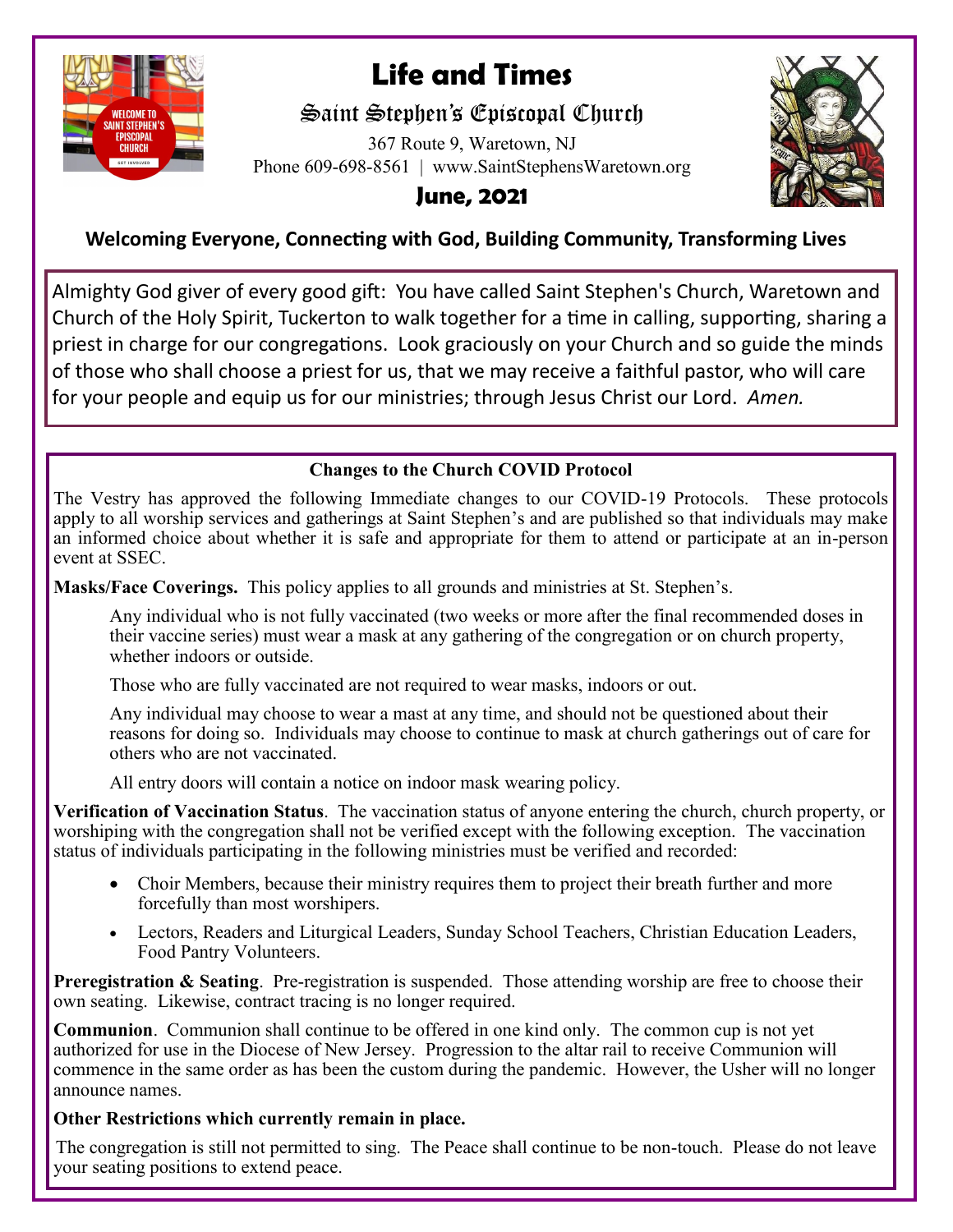### **We Are Going Back to the Blueclaws ...Faithfully submitted by Pattie Meyer**



**AT LAST AND FINALLY**! We're going to see the [Jersey Shore BlueClaws](https://www.milb.com/jersey-shore) play on Friday, July 2nd with game time 7:05pm. We're back on the Third Base line (right near the Biergarten). The cost per person is \$30.95 for the Southern BBQ. You can catch me in church on Sunday to let me know if you're coming, or call or text my cellphone at 609-891-6814 with your reservation.

Looking forward to seeing everyone enjoying the food, game and guess what else? Fireworks.



Oh, and I almost forgot, the BlueClaws are playing against the [Hudson Valley](https://www.milb.com/hudson-valley) 

[Renegades](https://www.milb.com/hudson-valley) who are part of the New York Yankees. You might have heard about the

Yankees since they've won a World Series Pennant or two, or goodness knows how many. I'm sure that a Yankees fan will tell me exactly how many.



### **June Birthday's**

Gloria Boone 23rd Judy Phillips 29th

Greg Savoth 4th Jeff Palmer 7th Jean Brown 8th Becky Smith 11th Aaron Presti 12th Randy Holak 14th Deb Kirk 22nd William Bodine 22nd

### **July Birthday's**

| Chris Matthies 4th | Dan Cody 7th     | Beth MacKenzie 7th | June Merrifield 12th |
|--------------------|------------------|--------------------|----------------------|
| Jo Ann Don 27th    | Pat Shultis 29th | Pat Spielman 29th  | Joel Stolte 29th     |

### **Anniversaries**

| John & Pat Will Jun 7th    | Maureen & Willie O'Keefe Jun 24th | Bob & Barbara Gray Jun 26th  |
|----------------------------|-----------------------------------|------------------------------|
|                            |                                   | Jim & Joanne Emery Jul 9th   |
| Jean & Rich Brown Jul 14th | Maryann & Bob Payne Jul 15th      | Mike & Pat Spielman Jul 21st |

*If we have missed your name, please [email us](mailto:parishadmin@ststephenswaretown.com?subject=Birthday%20List%20Update) your name and birth date so we can up date our files and include you.*



**Prayer List**. Should someone need to be included, please [email](mailto:saintstephenswaretown@gmail.com?subject=Prayer%20List) us or contact the church office. Unless renewed, people will stay on the prayer list for a month.

*Please Keep in Your Prayers*, Alex Jimenez, Jim MacKenzie, Becky Smith, Beverly Seabert Nancy Sullivan, John Beck, Ellen Rich, Michael Swanson, Ron Turner Jr., Dick & Flossie Heward, Tom Don, Jackie Goedesky, June & George

### **ORDER OF ST. LUKE—***Corinne Cromwell*

The Order of Saint Luke meets every Friday morning with the leadership of Corinne [Cromwell.](mailto:Ccromwell172@comcast.net?subject=OSL) The Order meets in the Parish Hall on Friday's at 10:00 AM . Masks and social distancing requirements must be met.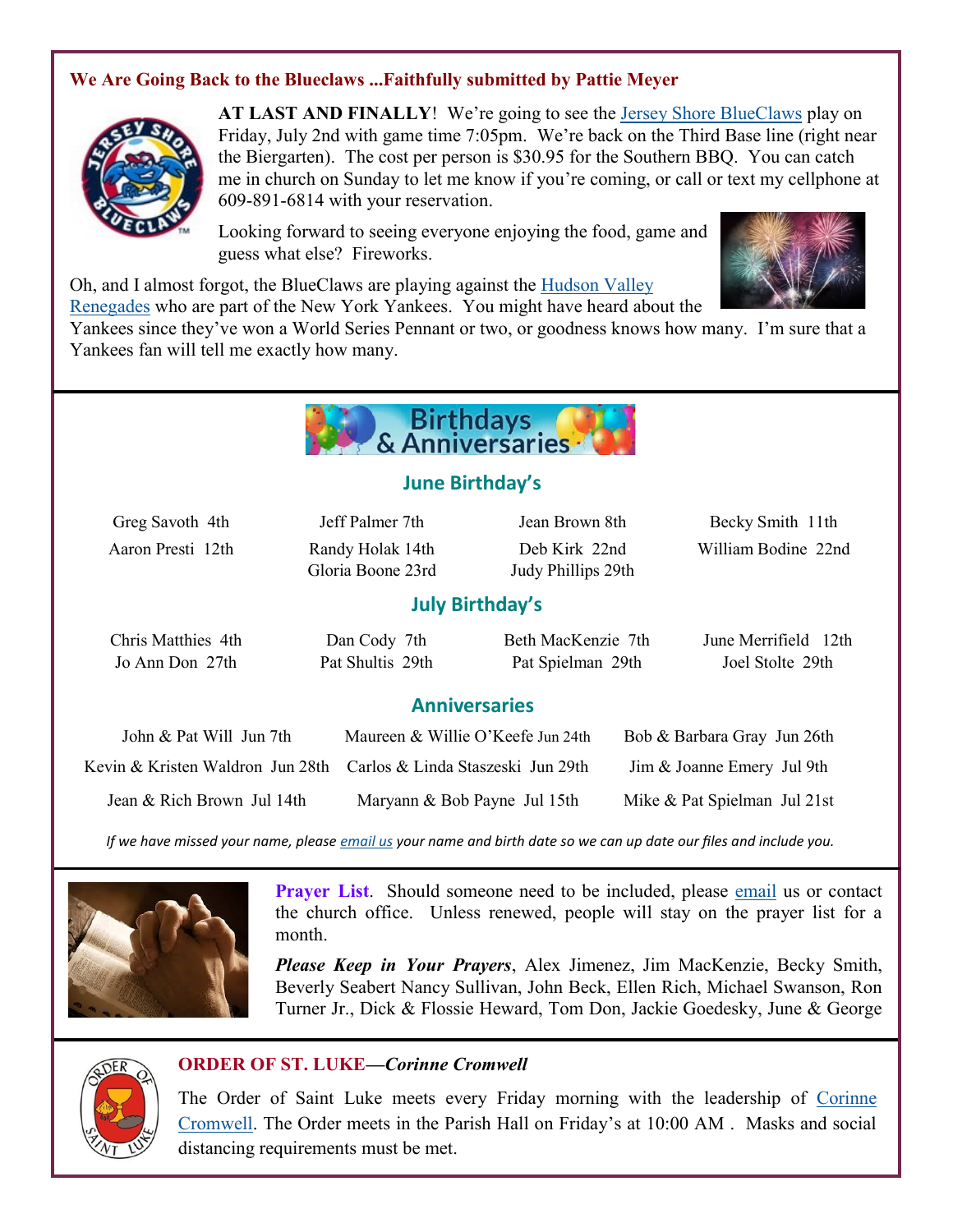**Eucharistic visitation** is a special ministry of lay persons called by God and licensed by the Bishop. It is



the ministry of taking the Sacrament, consecrated at a celebration of the Holy Eucharist, to members of the congregation who, by reason of illness or infirmity, are unable to be present at the Celebration. Many have been enriched by this sacramental ministry, both those who take the sacrament and those who receive it.

If you, or you know of someone who cannot attend the services at the church and would like to have the Eucharist brought to them, or if you would like to be a part of this extraordinary ministry, please contact the parish office.



## **Bible Study with Bishop Stokes**

Wednesdays at 7:00 p.m.

[Register Now](https://DioceseofNJ.us18.list-manage.com/track/click?u=7c264b4b77ef5ef9bcfb336c5&id=f3a25a1c05&e=436f284faa)



Every week, Bishop Stokes is holding an online Bible study to look at the upcoming week's gospel lesson. Following the study time, the bishop will lead the end-of-day Compline prayer service. The Diocese has also set up a [web page](https://DioceseofNJ.us18.list-manage.com/track/click?u=7c264b4b77ef5ef9bcfb336c5&id=d37ab5886e&e=436f284faa) with study materials and readings to look at before the discussion, as well as recordings of previous sessions.

*Please Note: Due to enhanced security precautions for online meetings, you will need to register for this [event](https://DioceseofNJ.us18.list-manage.com/track/click?u=7c264b4b77ef5ef9bcfb336c5&id=f2adf82abb&e=436f284faa) even if you have previously registered for it.* 

**Sunday In-Person Worship Update.** The Sunday Service is live streamed only to YouTube. Visit our [YouTube channel](https://www.youtube.com/channel/UCNIgy5hiB5oKXcRGJuKROdQ/videos) (SSEC Waretown) to watch live or past services. The Order of Service Bulletin can be viewed or downloaded from the home page of our website. Consult our [Church Calendar](https://saintstephenswaretown.org/calendar) on our website to see the type of service



### **ShopRite Gift Card Fundraiser Supports Our Building and Maintenance.**

Back on Sale at the Church after the Sunday Worship Service. See Gloria Davis. Please consider donating to the church through purchase of ShopRite Gift Cards. Five percent of your purchase is returned to the church and designated for Church Building and Maintenance. *Back on Sale at the Church after the Sunday Worship Service*. See Gloria Davis.





**Update From The Saint Stephen's Food Pantry** 

In need of more space, **the Food Pantry has been relocated** into rooms 3 & 4 in the Parish Hall.

In May 2021, we feed 37 families comprised 84 adults and 35 children. The Food Pantry now has a direct phone number which is 609-312-7041. The Pantry is open

from 9am until 11:30 on Monday through Wednesday. Spread the word to those who are in need of this ministry. **We are in need of volunteers (need not be church members) in order to return to the prepandemic operations on Thursday & Friday.** 

**Discernment Update.** The parish profile has been submitted for final review. We expect to start the search process for our new Priest-in-Charge in a few weeks. Thank you to our Discernment Committee for contributing your time and talent to completing the work of this most important ministry.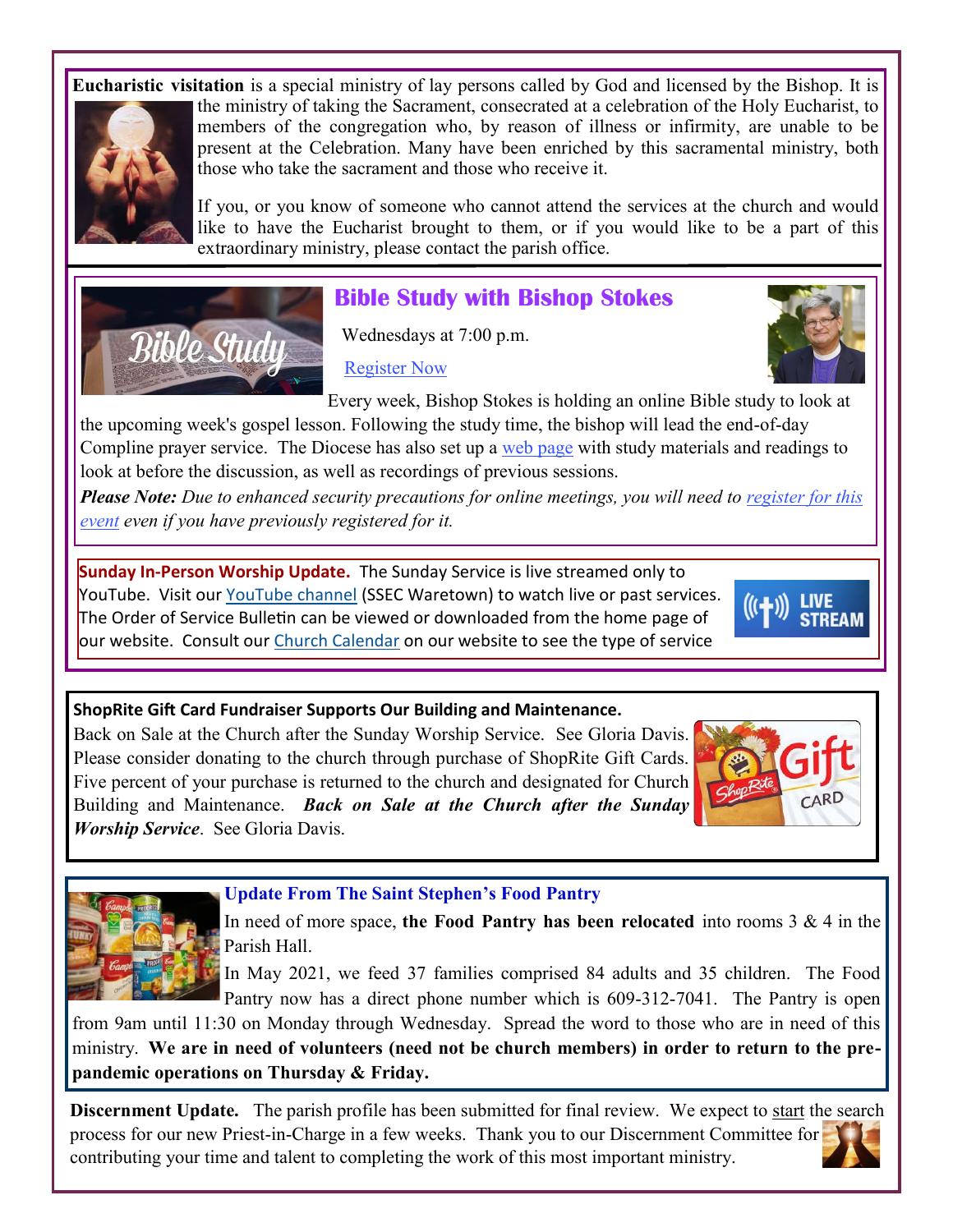### **Thoughts for the Summer….Pattie Meyer**



As I sit writing this for the June edition of the Life and Times, this Saturday, May 29th is the unofficial start of the summer. Growing up all those years ago Memorial Day was always May 31<sup>st</sup> which often resulted in very few three-day weekends. Memorial Day (along with several other "days") were changed to being on a Monday thus creating three-day weekends.

My thoughts, however, go back many years when Memorial Day was still on May  $31<sup>st</sup>$  which was also my father's birthday. As a child, I always thought it was really great that my father had a birthday "holiday". Like this Memorial Day weekend there was plenty of rain in years past. My mother would always plan a picnic inviting family and friends to the celebration. We ended up eating inside making the best of the not-so-sunny day. Still somebody had to be outside cooking the hot dogs and hamburgers on the grill. I still remember one occasion where I was selected to go outside with Daddy and hold the umbrella over the grill while he cooked under one of our backyard cherry trees. The smoke from the grill hung under the umbrella but the two of us persisted until everything was done when we could then go back inside.

The weatherman has a hopeful prediction of no rain on Monday, May  $31<sup>st</sup>$  so perhaps we can still enjoy one day outside without carrying an umbrella. We are also hopeful as many of the restrictions enacted during the past year from COVID-19 are being lifted. But don't forget what Memorial Day is really all about. Like this past year, there have been many sacrifices to allow us to have the freedoms we enjoy in the U.S.A. So I thank all those who stood and fought for our country and continue to keep us safe.



Supporting Saint Stephen's is only a click away. We are now able to offer you the opportunity to give online. It is quick, easy and of course secure. Visit [SaintStephensWaretown.org/Donate](https://saintstephenswaretown.org/donate) to make a donation. You can make a one time gift or arrange for secure automatic reoccurring contributions from a bank account, or from a credit/debit card. You are also able to designate your gift toward your Pledge, Building & Maintenance, Organ & Music, the Good Sam

House, Sunday School, Memorial Candles, Memorial Altar Flowers, or make a free-will offering.

**Submitted by Jo Ann Joeriman...** I am glad to say that our St. Stephen's Episcopal Church is working on getting back to what we remember as normal. It has been a long journey of being separated from each other and especially from our beautiful Church atmosphere. With the Governor's new mandates and Bishop Stokes working on what would be allowed, it feels like we are getting closer to old times once again.



Has the pandemic that we have been experiencing over the past 18 months had the same effect on others as it has on me. Has the Universe gone through a reset which was profound?

No matter what area you focus on, many changes have left their mark on us. Were we so caught up in daily living that we somehow forgot what life is truly about? Have we forgotten what it is like to slow down and appreciate the small things in life that, as we found out, we cannot do without but took for granted? Now the test will be if we change the way we live compared to 18 months ago.

In spite of all that has happened, I am glad to say that our Thrift Outlet has been doing well. Since we were able to open last August 2020 with restrictions, we have gotten through working with different guidelines than what we were previously used to. With that said, we are now able to welcome more folks into the shop. We have many regulars which is always a pleasure when they visit. They love our shop just because of the size and content, and of course how the volunteers welcome them. We could still use a few more volunteers as some of us work multiple days. Whatever you can offer of your time and talent, we are appreciative. The lessons we encounter in our daily lives have a positive impact if we just pay attention. Being open to them is the key to a happy life.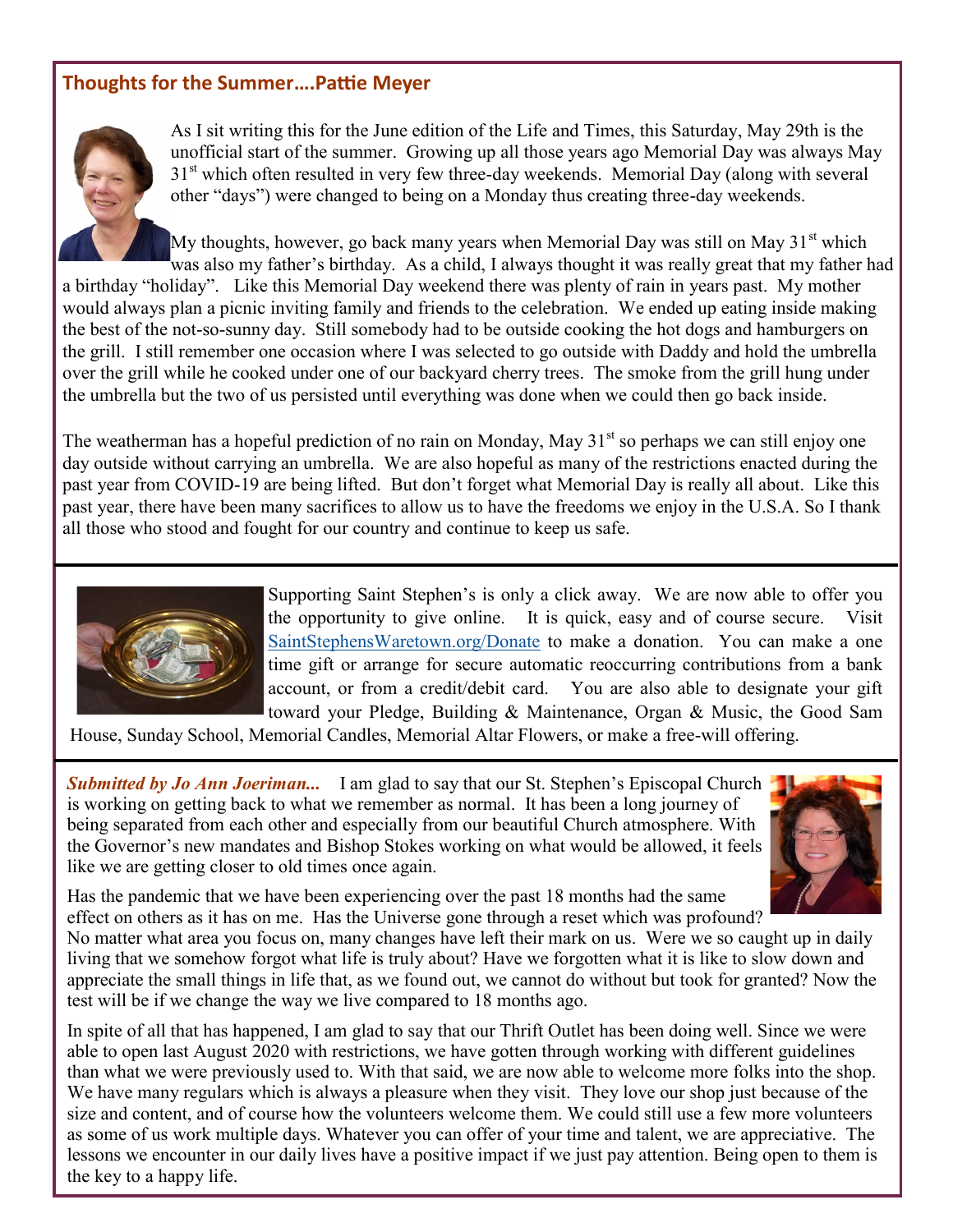### **Spotlighted This Month***… Peggy Beck*



Have you ever been in the company of someone who instantly brings out your own positive vibration? Someone who you want to be close to and want to know better just due to their positive energy? In our congregation there is such a person, and she is Peggy Beck. Being in the company of children you may have had the experience of their unfiltered honesty and sincerity. When you see children gravitate toward someone, that is living proof that that person has "it"!! That would describe Peggy Beck. Just ask any Sunday School kid in our Church what they think about "Miss Peggy". They will all start smiling and express their gratitude for having such a caring teacher.

Although Peggy now lives with her family in Manahawkin, Peggy was born and raised in Edison, NJ and has also lived on LBI for several years. At that time, she would commute 2 hours each way to a job in Somerset as a purchasing coordinator for a food service company. When the girls were born, she stayed home for about a year and then a friend introduced Peggy to the court system. After starting out as a filing clerk 24 years ago, she is still with the court system and is now the Certified Municipal Court Administrator in Bass River/ Washington Twp. This is a 365-day 24/7 job of which Peggy is on call for the State Police. Her duties include issuing arrest warrants for a variety of reasons such as domestic disputes, escapees, authorizing bail amounts and sometimes warrants for murder. You would never know that Peggy is involved in these tasks just knowing her at church. She loves her job and does it well. In fact, Peggy's court room is considered one of the nicest courts around as her staff has been trained to be kind, especially to those in dire straits. Several folks have come back after rehabilitation and personally thanked Peggy for her caring and gracious help during their turmoil.

Caring runs in Peggy's family as her mother, Jackie has been running the food pantry at St. James Episcopal Church in Edison for a number of years. Now 86 and with health issues slowing her down, she still has a need to help out as much as she can. Peggy has three siblings…2 brothers and 1 sister. Peggy's sister is a supervisor with the Red Cross in Philadelphia and her younger brother is a manager at a "Special Needs for Adults" house in Pennsylvania. Peggy's older brother is a microbiologist and VP with a company that is working on new ways for blood analyzing.

Peggy met her husband John at an Air Force picnic and after being married for five years, they had 2 beautiful daughters, Lara now 25 and Traude now 19. Peggy came to St. Stephen's back in 1997 and on her first day there, she met Marie Carr and was asked to watch the nursery. Surprise!!! She has been there ever since and also started teaching Sunday School. She worked with Fr. Murray on a committee to network on how to make the church better. She was also on the Vestry when Fr. Terry was pastor and also ran the Acolyte Program. She taught communion classes, has worked on St. Stephen's Gift Auctions, volunteers at the Thrift Outlet and is on our current Vestry and now working on our Discernment Committee.

Peggy has a true gift of faith, which was deeply instilled in her by her mother. That faith has helped Peggy accept that we are all deserving of respect and caring, and she exudes these qualities in everything she does whether at home, at work or at church. We are blessed to have Peggy and her family as part of our St. Stephen's congregation and once again, just being around her reminds us of what love and compassion is all about. **Thank you, Peggy!**



The Sunday Seminar Group meets in the Parish Hall immediately following the 9:30 Worship Service. No food or beverage is provided. However you are invited to bring your own.

Each week someone in the group says an opening prayer and a different participant selects a Scripture verse or chapter in advance and there is a discussion on the scripture. You are invited to join in.

To receive more information email Deb Kirk at [Debrus56@gmail.com](mailto:Debrus56@gmail.com) or text her at 609-312-3802. During the week the group also shares prayer requests through group text or email.